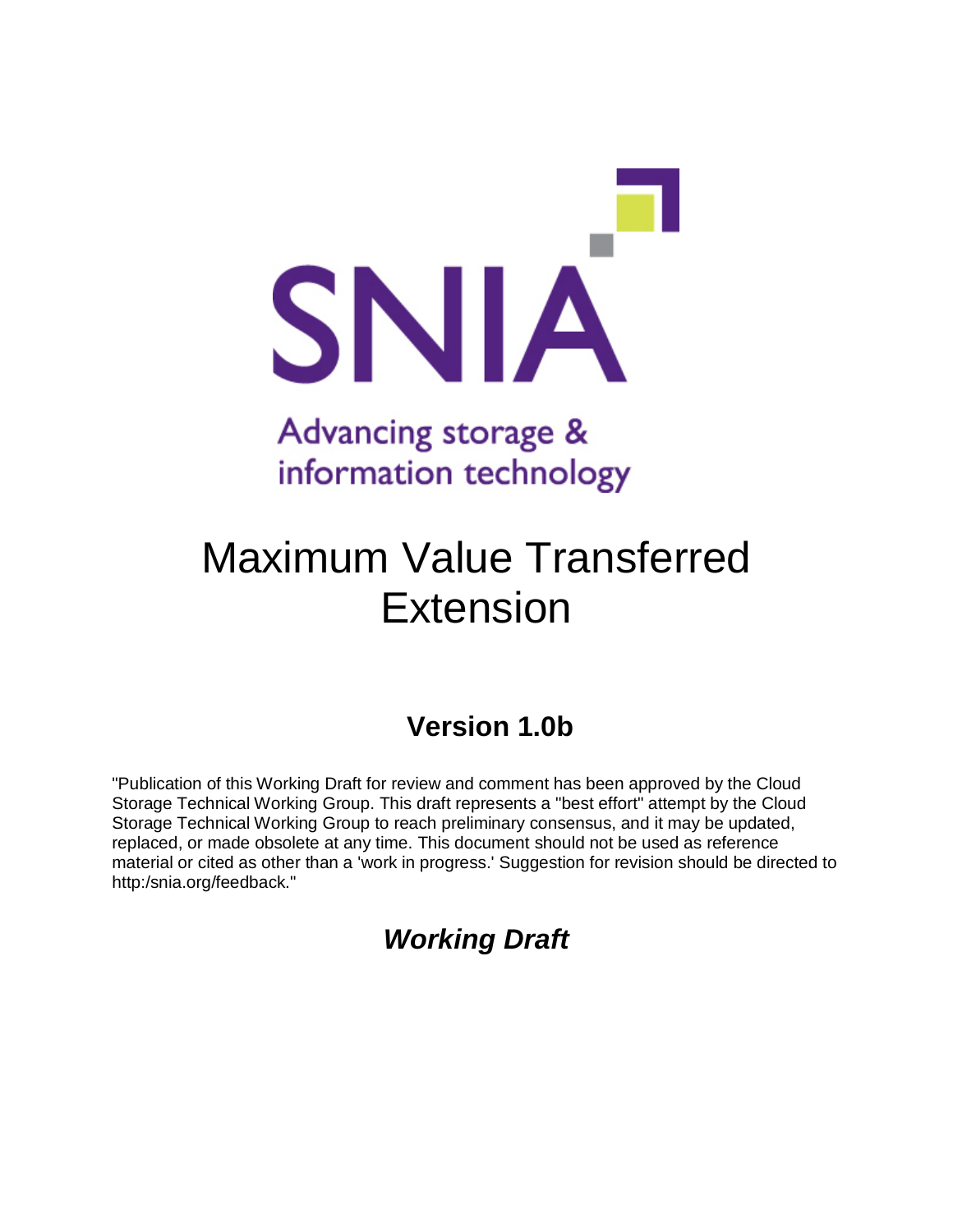| <b>Revision History</b> |  |
|-------------------------|--|
|-------------------------|--|

| Date       | <b>Version</b> | Βv                                  | <b>Comments</b>           |
|------------|----------------|-------------------------------------|---------------------------|
| 2012-01-23 | 1.0a           | Wesley Leggette,<br>Cleversafe Inc. | Initial Creation          |
| 2012-01-26 | 1.0b           | Marie McMinn                        | Performed technical edit. |

The SNIA hereby grants permission for individuals to use this document for personal use only, and for corporations and other business entities to use this document for internal use only (including internal copying, distribution, and display) provided that:

- Any text, diagram, chart, table, or definition reproduced shall be reproduced in its entirety with no alteration, and,
- Any document, printed or electronic, in which material from this document (or any portion hereof) is reproduced shall acknowledge the SNIA copyright on that material, and shall credit the SNIA for granting permission for its reuse.

Other than as explicitly provided above, you may not make any commercial use of this document, sell any excerpt or this entire document, or distribute this document to third parties. All rights not explicitly granted are expressly reserved to SNIA.

Permission to use this document for purposes other than those enumerated above may be requested by e-mailing tcmd@snia.org. Please include the identity of the requesting individual and/or company and a brief description of the purpose, nature, and scope of the requested use.

Copyright © 2012 Storage Networking Industry Association.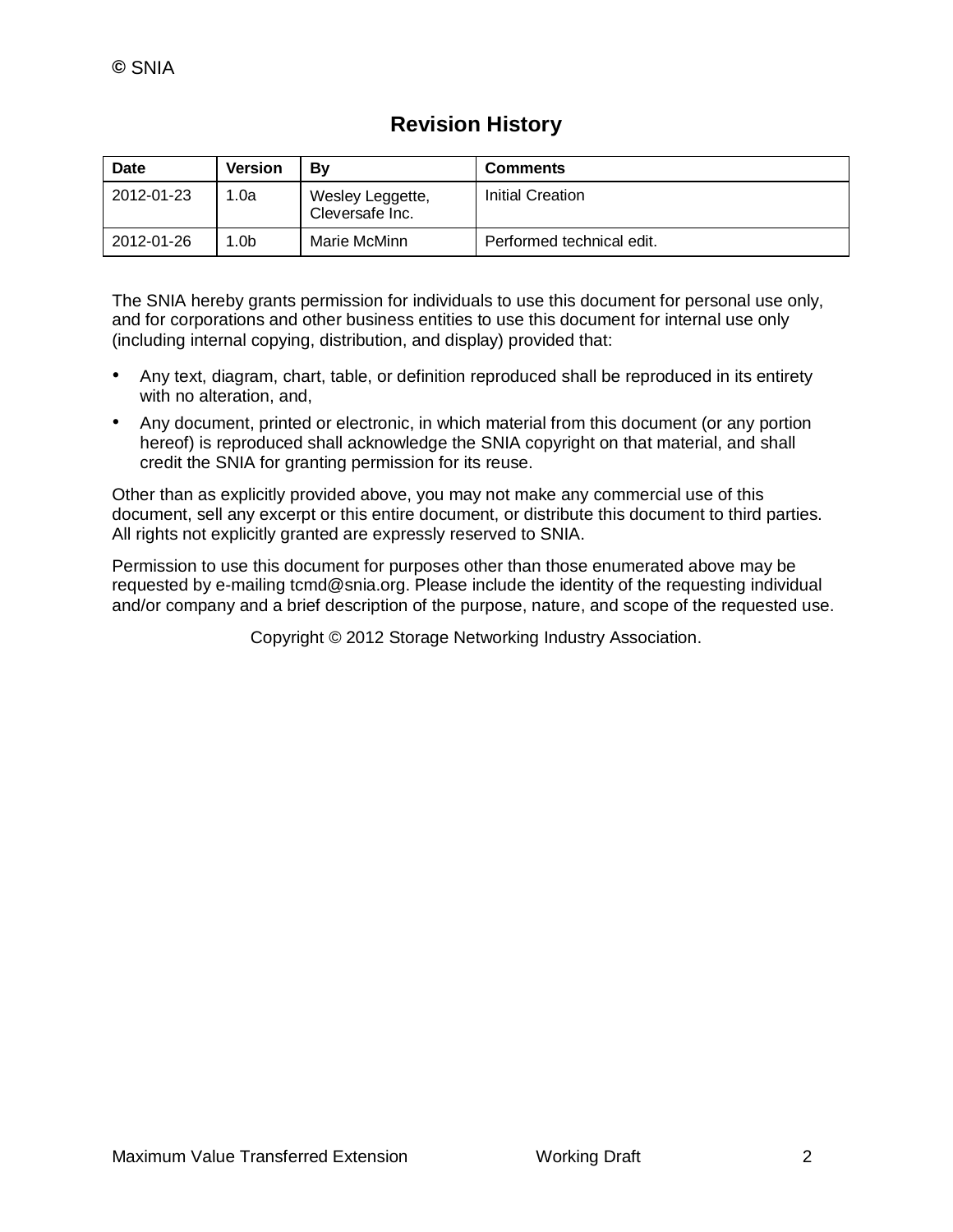### **Maximum Value Transferred Extension**

### **Overview**

CDMI provides three methods by which the value of a data object may be transferred between CDMI clients and servers:

- UTF-8 encoding in JSON using a CDMI content type request/response,
- Base64 encoding in JSON using a CDMI content type request/response, and
- raw binary using a non-CDMI content type request/response.

Both UTF-8 and Base64 encoding in JSON is sufficient for most cases where object sizes are relatively small. However, most JSON parsers and encoders have intrinsic size limitations. A system-wide capability that indicates the maximum transfer size for JSON encoded value fields can advise clients on the maximum value size than can be expected from any request.

This proposed extension adds the ability for a CDMI server to indicate both the maximum size that the value component of a data object can be, and separately indicates the maximum size of the value attribute when an object is retrieved.

### **Modifications to the CDMI 1.0.1 spec:**

#### **1) Append to end of Clause "8.1 Overview"**

The value of a data object may not be larger than the maximum value size specified in "cdmi\_value\_maxsize", if present. If "cdmi\_value\_transfer\_maxsize" is present and less than "cdmi\_value\_maxsize", the value field may be larger than the maximum transfer size, but clients may only request data via ranges less than or equal to the maximum transfer size, a multi-part MIME request, or a non-CDMI Content Type request.

#### **2) Modify Clause "8.4.6 Response Message Body", Table "Table 14 - Response Message Body - Read a Data Object using CDMI Content Type", add the following points.**

| <b>Field Name</b> | <b>Type</b>           | <b>Description</b>                                                                                                                                                                                              | <b>Requirement</b> |
|-------------------|-----------------------|-----------------------------------------------------------------------------------------------------------------------------------------------------------------------------------------------------------------|--------------------|
| valuerange        | <b>JSON</b><br>String | If the pre-encoded (before UTF-8 or Base64 encoding) data<br>object size is greater than the maximum supported value<br>transfer size, this field shall be omitted from the response.                           | Conditional        |
| value             | <b>JSON</b><br>String | The data object value.<br>If the pre-encoded (before UTF-8 or Base64 encoding) data<br>object size is greater than the maximum supported value<br>transfer size, this field shall be omitted from the response. | Conditional        |